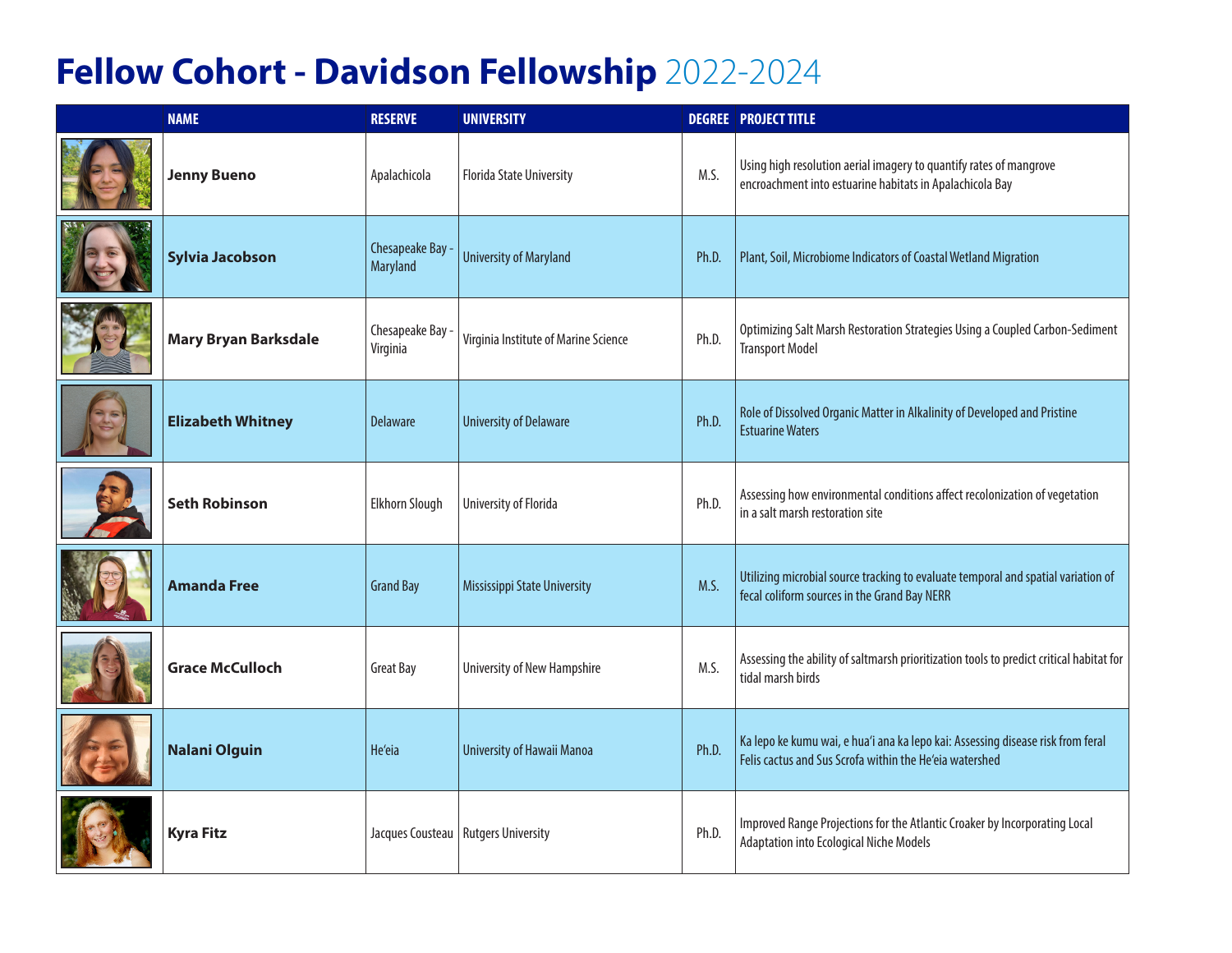| <b>NAME</b>            | <b>RESERVE</b>                    | <b>UNIVERSITY</b>                                        |       | <b>DEGREE   PROJECT TITLE</b>                                                                                                                                            |
|------------------------|-----------------------------------|----------------------------------------------------------|-------|--------------------------------------------------------------------------------------------------------------------------------------------------------------------------|
| Natalia Lopez Figueroa | <b>Jobos Bay</b>                  | <b>University of South Florida</b>                       | Ph.D. | Field Ecology of Upside-down Jellyfish (Genus Cassiopea) populations and<br>their potential as bioindicators of the impact of human development in<br>coastal ecosystems |
| <b>Jonah Jossart</b>   | Kachemak Bay                      | University of Alaska Fairbanks                           | M.S.  | Investigating impacts of Alaskan shellfish and finfish mariculture on<br>soft-sediment benthic ecosystems                                                                |
| <b>Kenneth Larsen</b>  | <b>Lake Superior</b>              | Michigan Technological Institute                         | Ph.D. | Assessing the potential impacts of climate change on water quality in a large,<br>freshwater estuary                                                                     |
| <b>Kyle Runion</b>     | Mission-Aransas                   | University of Texas at Austin                            | Ph.D. | Assessing tidal salt marsh resilience to global change as a consequence of water<br>quality, drought, and sea level rise impacts on belowground plant productivity       |
| <b>Mary Strickland</b> |                                   | Narragansett Bay   Purdue University                     | Ph.D. | Barriers to and Opportunities for Conservation-oriented Adaptation to Climate<br><b>Change in Narragansett Bay</b>                                                       |
| <b>Daniel Bowling</b>  | North Carolina                    | North Carolina State University                          | Ph.D. | Assessing the Efficacy of Remote Sensing Tools to Map Intertidal Oyster<br>Habitat and Generate a Fishery-Independent Survey Program for<br>Sustainable Management       |
| <b>Gwen Hopper</b>     | North Inlet-<br><b>Winyah Bay</b> | <b>University of South Carolina</b>                      | Ph.D. | Spatial and Temporal Variability in Dissolved Organic Matter Sources and<br><b>Composition within the Winyah Bay Watershed</b>                                           |
| <b>Amy Wyeth</b>       | Padilla Bay                       | University of Washington                                 | Ph.D. | Quantifying pelagic zooplankton prey availability for juvenile fish in<br>eelgrass beds                                                                                  |
| <b>Olivia Won</b>      |                                   | San Francisco Bay   University of California, Santa Cruz | M.S.  | Assessing and advancing social equity and justice considerations in<br>nature-based adaptation to sea level rise in the San Francisco Bay                                |